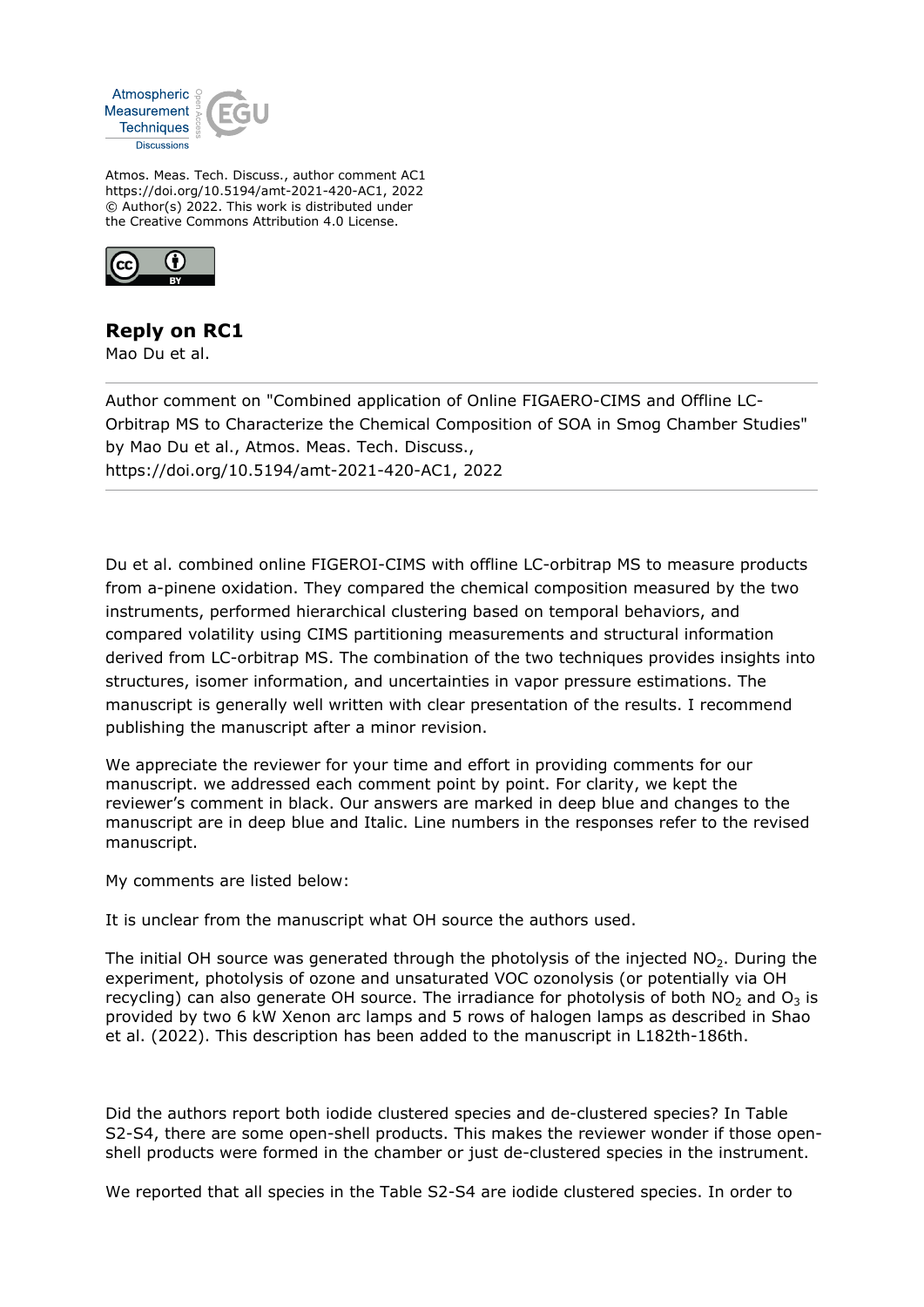make it clearer. The sentence '*All ions are reported as iodide clustered species.*' has been added in the caption of tables S2-S4.

There are a few open-shell products such as  $C_{10}H_{15}O_5$  and  $C_9H_{15}O_5$  which were reported by previous literature (Shilling et al, 2009). Tthose products are generated from the oxidation of a-pinene. However, their detection in our study is likely from either the formation via the chamber, clustering with I<sup>-</sup> and being detected, or from being de-clustered species in the instrument. More work is needed to distinguish their specific source in future.

Did the authors observe any delay of signals due to losses to tubing or IMR surface (especially for sticky compounds) in the onset period? Would the delay affect the shape of the time series and thus affect the hierarchical clustering?

There were delayed signals for some detected compounds in the gas and particle phases, respectively. In this study, we addressed this issue by subtracting the 'instrumental background' for the two phases. Also, the data processing method was validated by Voliotis et al. (2021). Although background correction for all ions was the same, the possible difference in the delayed signals for different compounds may affect the time evolution and thus affect the clustering to different degrees. We acknowledge the reviewer pointed this out and future work is needed to determine the magnitude of the effect. . The detail about the background correction in gas and particle phases was shown below:

For the gas phase, we employed the fast background measurement (it was stated in the L220 '*The instrument was flushed with ultra-high purity nitrogen (UHP, 99.999% purity, N2) for 0.2 min every 2 min during each gas-phase measurement, which acted as the gasphase instrumental background.'* The pure signal of detected compounds was obtained by the signal of 2 min measurement subtracting the signal from the 0.2 min instrumental background to remove the influence of delayed signals in the gas phase.

In the particle phase, there were delayed signals from the last gas-phase measurement at the beginning of the thermogram period. Thus, the signal in the first 60-90s regarded as the instrumental background was subtracted from the ion signals. As stated in the L246th-250th of the manuscript, *'For the particle phase, the signal in the first 60 - 90s with relatively low and stable signals was considered as the instrumental background, enabling interference between the gas and particle mode switching to be removed (Voliotis et al. 2021).'*

What were the differences in mass loadings of materials collected on the FIGAERO filter vs on the LC filter due to the difference in collection time? Could any of the differences in composition (e.g., high carbon number compounds) be explained by a lower loading that is close to the detection limit in the CIMS?

The mass loadings of materials on the filters for FIGAERO-CIMS and LC-MS analysis were indeed different. The mass loading of the filter for FIGAERO-CIMS was around 1.55mg ((1slpm \*30 min \*  $10^{-3}/12$  m<sup>3</sup> \*620 mg; Note: 1slpm is the sampling flowrate; 30 min is the sampling time; 12 m<sup>3</sup> is the estimated final chamber volume; 620mg is the average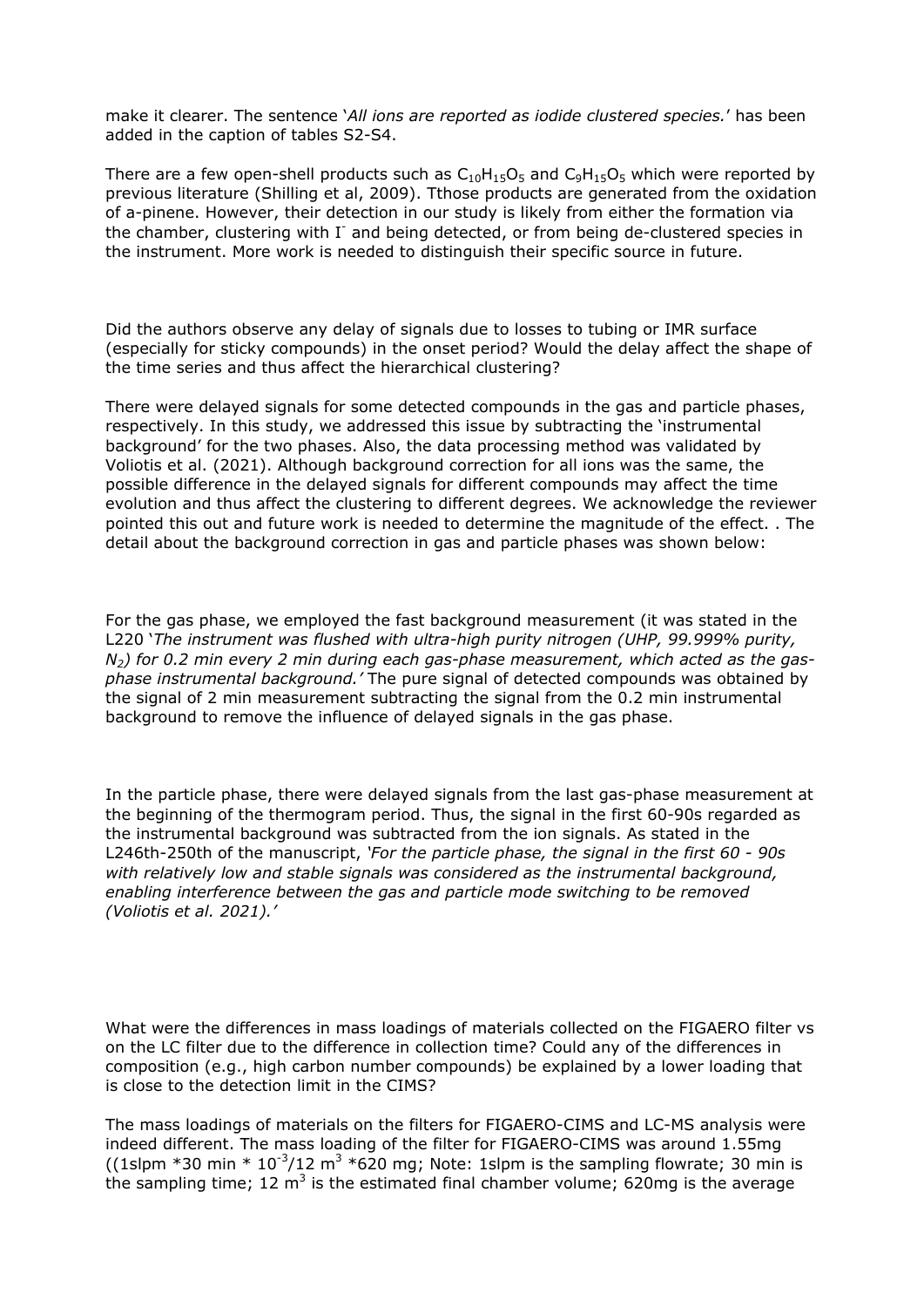mass of chamber from the SMPS measurement). For the LC-MS analysis, one-quarter of the filters collected at the end of experiments were used with the mass loading of  $\sim$ 166 mg (AS seeds + aerosols) from the SMPS measurement.

There are a number of factors that could result in the differences in the composition, including thermal desorption of SOA in the filters or the selectivity and sensitivity of instrumental ionisation methods toward compounds (Stark et al., 2017; Mehra et al., 2020; Voliotis et al., 2021) and possibly differences in the limits of detection of the instruments as suggested by the reviewer. It is not possible to attribute the differences in composition to a specific cause in our experiments, but this should be the focus of future work.

The reviewer suggests that the authors include a figure to show the time series of the precursor in the experiment. It will be useful to know the decay of the precursor along with the formation of products to understand first-gen vs later-gen products.

The figure has been added to the supplementary information in Figure S3.

## **References:**

Shilling, J. E.; Chen, Q.; King, S. M.; Rosenoern, T.; Kroll, J. H.; Worsnop, D. R.; DeCarlo, P. F.; Aiken, A. C.; Sueper, D.; Jimenez, J. L.; Martin, S. T. Loading-dependent elemental composition of α-pinene SOA particles. *Atmospheric Chemistry and Physics* **2009**, *9*, 771-782.

Mehra, A., Wang, Y., Krechmer, J. E., Lambe, A., Majluf, F., Morris, M. A., Priestley, M., Bannan, T. J., Bryant, D. J., Pereira, K. L., Hamilton, J. F., Rickard, A. R., Newland, M. J., Stark, H., Croteau, P., Jayne, J. T., Worsnop, D. R., Canagaratna, M. R., Wang, L., and Coe, H.: Evaluation of the chemical composition of gas- and particle-phase products of aromatic oxidation, Atmospheric Chemistry and Physics, 20, 9783-9803, 10.5194/acp-20-9783-2020, 2020.

Shao, Y., Wang, Y., Du, M., Voliotis, A., Alfarra, M. R., Turner, S. F., and McFiggans, G.: Characterisation of the Manchester Aerosol Chamber facility, Atomospheric measurement techniques, https://doi.org/10.5194/amt-15-539-2022, 2022.

Stark, H., Yatavelli, R. L. N., Thompson, S. L., Kang, H., Krechmer, J. E., Kimmel, J. R., Palm, B. B., Hu, W., Hayes, P. L., Day, D. A., Campuzano-Jost, P., Canagaratna, M. R., Jayne, J. T., Worsnop, D. R., and Jimenez, J. L.: Impact of Thermal Decomposition on Thermal Desorption Instruments: Advantage of Thermogram Analysis for Quantifying